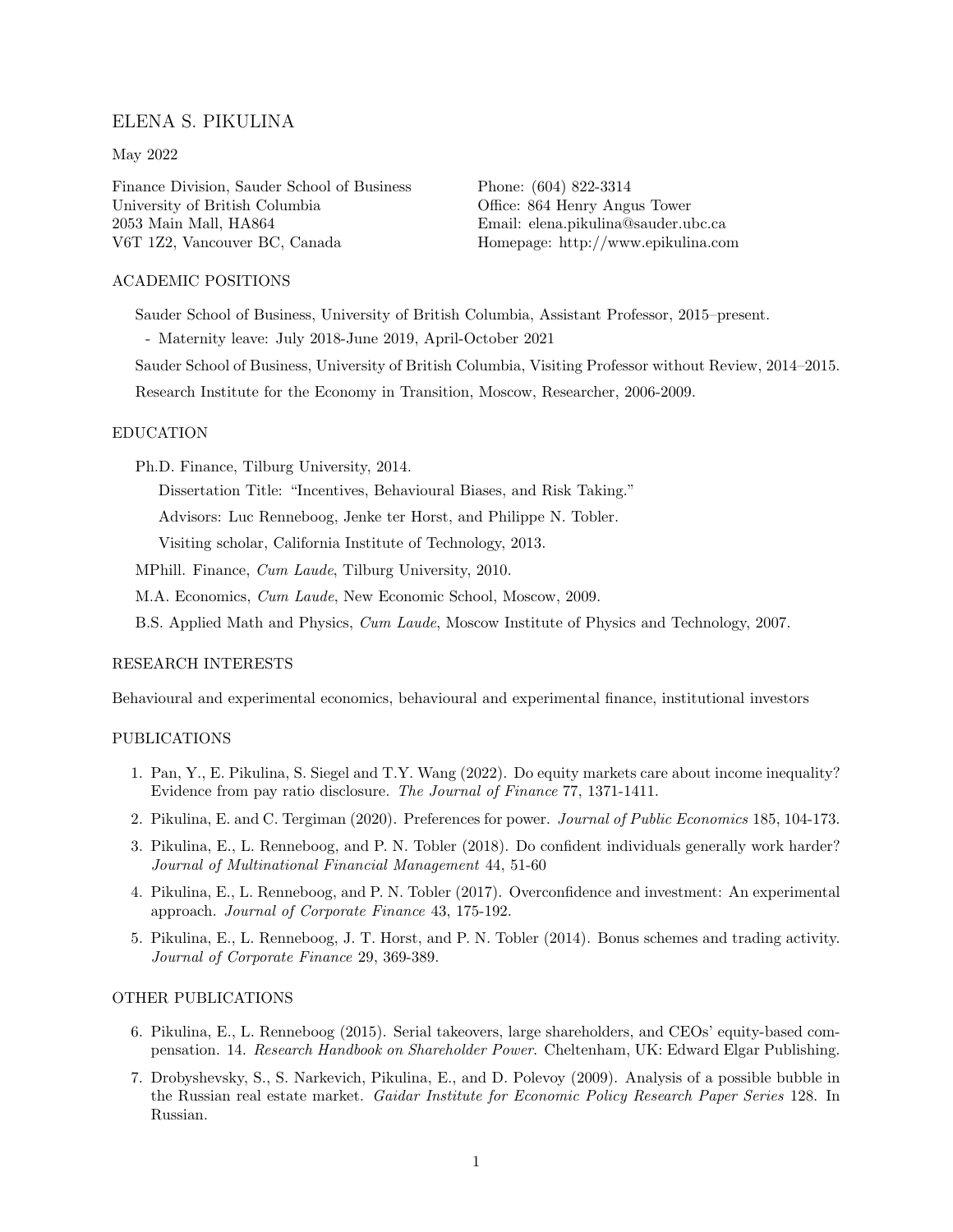#### WORK IN PROGRESS

- 8. Ferreira, D. and E. Pikulina. [Implicit discrimination and the promotion gap.](https://papers.ssrn.com/sol3/papers.cfm?abstract_id=3966838)
- 9. Pan, Y., E. Pikulina, S. Siegel and T.Y. Wang. Political Segregation and Households Equity Portfolios.
- 10. Pikulina, E. and C. Tergiman. [Preferences for autonomy in pay.](https://papers.ssrn.com/sol3/papers.cfm?abstract_id=3515050)
- 11. Pikulina, E. [Contractual and tournament incentives in the mutual fund industry.](https://papers.ssrn.com/sol3/papers.cfm?abstract_id=3521041)
- 12. Pikulina, E., L. Renneboog, and P. N. Tobler. Culture and market behaviour: Do Chinese become less risk-seeking when they are out of China?

# GRANTS & HONORS

Sauder Insight Development Grant  $(\$6,000 \times 3)$ , 2015, 2017, 2020

Social Sciences and Humanities Research Council of Canada (SSHRC) Insight Development Grant (\$58,300), with Chloe Tergiman (co-PI), 2016

UBC Hampton Grant (\$10,000), 2015

Inquire Europe ( $\in 10,000$ ), with Luc Renneboog and Jenke ter Horst, 2012

PhD Fellowship of the AXA Research Fund, 2010-2013

Huygens scholarship, Dutch government program, 2009-2010

Full M.S. scholarship at New Economic School, Moscow, 2007-2009

Scholarship of D. Zimin's fund "Dynasty" for excellent students in physics, 2006-2007

#### PRESENTATIONS

- 2022 Federal Reserve Bank of Dallas (scheduled); Discussant for "Intrahousehold Disagreement about Macroeconomic Expectations" by Da Ke, CICF 2022; *Discussant* for "The political polarization of United States firms" by V. Vos, E. Kempf, and M. Tsoutsoura, AFA Meetings
- 2021 New Economic School, Moscow; York University, Toronto
- 2020 AEA Meetings, San Diego; UBC Winter Finance Conference; the FSU SunTrust Beach Conference; Discussant for "Social collateral" by H. Diep-Nguyen and H. Dang, SFS Cavalcade; the SABE Annual Conference, Moscow; the NFA meetings, Banff
- 2019 Georgia State University; Discussant for "Molecular genetics, risk aversion, return perceptions, and stock market participation " by R. Sias, L. Starks, and H. Turtle, NFA, Vancouver; Discussant for "Uncertainty, access to debt, and firm precautionary behavior" by G. Favara, J. Gao, and M. Giannetti, EFA, Carcavelos, Portugal; UBC Summer Finance Conference; SAET Conference, Ischia, Italy; CEA Meetings, Banff, Canada; JUST Capital, NYC; TrueValue Labs North American Roundtable, NYC; Utah Experimental Economics Conference, SLC
- 2018 Discussant for "The portfolio-driven disposition effect" by J. Engelberg, M. Henriksson, and J. Williams, NFA Meetings, Charlevoix, Quebec; The Western Economic Association International (WEAI) Annual Conference, Vancouver; University of Toronto; University of Utah; Chapman University
- 2017 FMA Meetings, Boston; Discussant for "Limits of arbitrage under the microscope: Evidence from detailed hedge fund transaction data" by B. von Beschwitz, S. Lunghi, and D. Schmidt, NFA Meetings, Halifax, Nova Scotia; TIBER Symposium on Psychology and Economics, Tilburg University; North American ESA Conference, San Diego; Southwest Experimental and Behavioral Economics Workshop (SWEBE), University of California Santa Barbara; Simon Fraser University, Vancouver; Bay Area Behavioral and Experimental Economics Workshop (BABEEW), Santa Clara University; Discussant for "Tax on success: Technological innovation and shareholder litigation", by E. Kempf and O. Spalt at UNC Chapel Hill Junior Finance Roundtable, North Carolina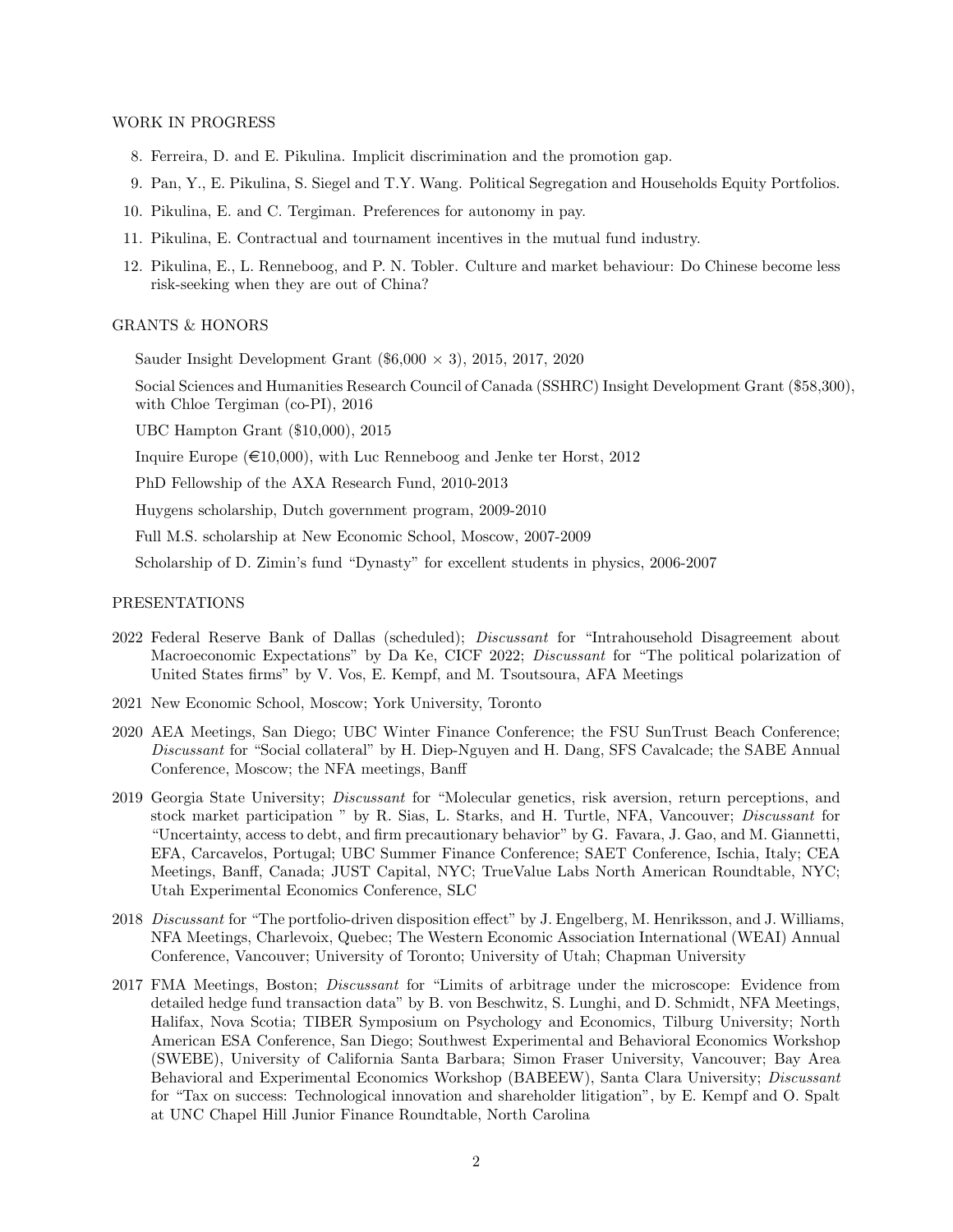- 2016 CEA Meetings, Ottawa; International Risk Management Conference, Jerusalem; North American ESA Conference, Tucson; Discussant for "Impact investing" by B. Barber, A. Morse, and A. Yasuda, WFA Meetings, Utah; Discussant for "Are corporate inversions good for shareholders?" by A. Babkin, B. Glover, and O. Levineat, NFA Meetings, Mont Tremblant
- 2015 Workshop for the Promotion of Experimental Validation of the Theory of Asset Pricing, Sundance Resort, Utah; *Discussant* for "Mutual fund risk-shifting and management contracts" by J.H. Lee, C. Trzcinka, and S. Venkatesan, NFA Meetings, Lake Louise
- 2014 30th Annual Pacific NorthWest Finance Conference, University of Washington; 4th ACCER Workshop on Cross-Cultural Experimental Economics Research, University of Duisburg-Essen; Discussant for "Liquidity supply across multiple trading venues" by L. Lescourret and S. Moinas, NFA Meetings, Ottawa
- 2013 Experimental Finance Conference, Tilburg University; TIBER Symposium on Psychology and Economics, Tilburg University; International ESA Conference, University of Zurich; Florence Workshop on Behavioural and Experimental Economics, Università di Firenze
- 2012 Experimental Finance Conference, University of Luxembourg; TIBER Symposium on Psychology and Economics, Tilburg University; International ESA Conference, New York University; Belgian Financial Research Forum, University of Antwerp
- 2011 Tilburg University (Doctoral seminar); AXA Doctoral Meeting on Socio-Economic Risks

## PROFESSIONAL ACTIVITIES

School & Departmental service: Awards and Performance (APAC) Committee (2019–), Academic Programs, Teaching and Learning Committee (2017–2018), UBC Winter Finance Conference Committee (2017–), Graduate Student Recruiting Committee (2016–17), Division Seminar Organizer (2015–2017), UBC Summer Finance Conference Committee (2015)

Refereeing: Review of Financial Studies, Management Science, Journal of Banking and Finance, Journal of Corporate Finance, Journal of Economic Growth, Experimental Economics, Journal of Behavioral and Experimental Finance, Journal of Economic Behavior & Organization, Journal of Business Ethics, Leadership Quarterly, The Financial Review

# TEACHING

Sauder School of Business, University of British Columbia

Behavioral Finance (PhD): Fall 2020

Investment Theory (undergrad): Fall 2014-2017, Fall 2019-2021

Mergers & Acquisitions (MBA, full time): Fall 2015, Spring 2016-2017, Fall 2019-2021

Mergers & Acquisitions (MBA, part time): Spring 2016, Spring & Fall 2017, Spring 2019

## Tilburg University

TA for Empirical Methods in Finance, Finance II, International Financial Management, Corporate Governance and Restructuring

### New Economic School

TA for Econometrics III, Econometrics IV, Advanced Topics in Econometrics